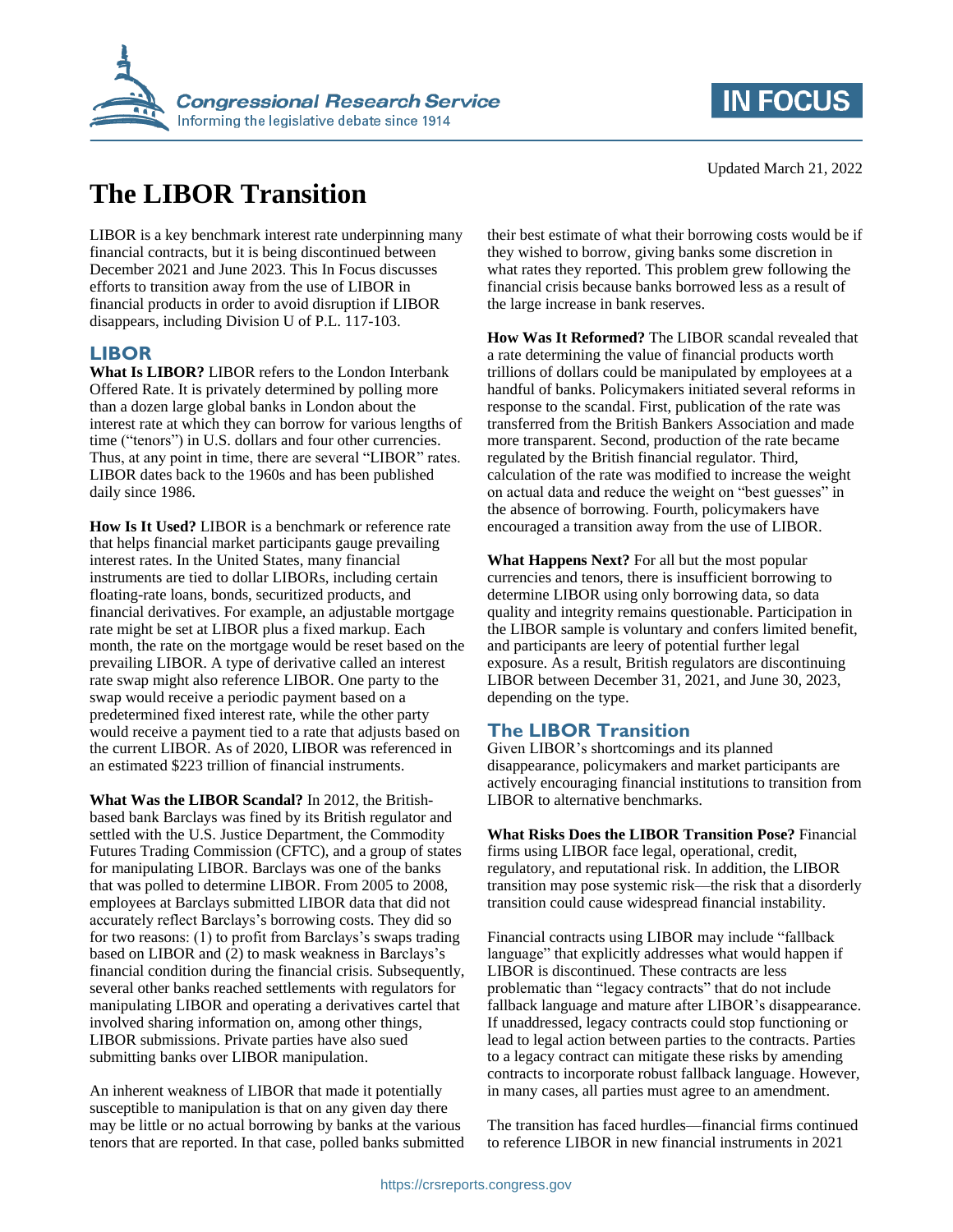even though its eventual disappearance has been well known for years. Nevertheless, it is estimated that the value of outstanding assets referencing LIBOR has increased by \$24 trillion since 2016. In many cases, recent instruments include fallback language—although its robustness will not be tested until LIBOR disappears. The value of assets lacking robust fallback language is unknown.

# **Table 1. Value of Assets Referencing Dollar LIBOR**

(as of end of 2020, trillions of \$)

| <b>Asset Class</b>              | <b>Currently</b><br>Outstanding | <b>Maturing After</b><br><b>June 2023</b> |
|---------------------------------|---------------------------------|-------------------------------------------|
| Derivatives<br>(notional value) | \$214                           | \$68                                      |
| Loans                           | \$6                             | \$3                                       |
| <b>Bonds</b>                    | \$١                             | \$0.3                                     |
| Securitizations                 | \$2                             | \$2                                       |
| Total                           | \$223                           | \$74                                      |

**Source:** CRS calculations based on ARRC data.

**Who Is Leading the LIBOR Transition?** The Federal Reserve convened the Alternative Reference Rates Committee (ARRC), a private group of market participants, to develop and oversee the LIBOR transition. ARRC has set out a timetable and a series of voluntary best practices. It has promoted the Secured Overnight Funding Rate (SOFR) as an alternative to LIBOR. ARRC has also addressed regulatory, tax, legal, and accounting obstacles to replacing LIBOR. Internationally, the Financial Stability Board has coordinated LIBOR reform, and the International Swaps and Derivatives Association (ISDA) has addressed transition issues affecting derivatives markets.

ARRC has provided model fallback language for debt instruments that financial actors can voluntarily incorporate into their legacy contracts. For derivatives, ISDA has issued a protocol that automatically includes standard fallback language in new contracts using ISDA definitions and provides market participants with a streamlined mechanism to amend legacy contracts to incorporate the language. Major clearinghouses require derivatives they clear to include the ISDA protocol. As a result, the legacy contract problem is easier to address for derivatives.

**What Are Policymakers Doing?** U.S. policymakers have supported ARRC's recommendations, which are not binding on financial market participants. Financial regulators have taken various steps to reduce the transition risks at the institutions that they regulate. Bank regulators have released a joint statement that summarizes how banks should manage LIBOR transition risk and explains how this risk will be monitored by examiners, and they have required banks to stop entering into new contracts using LIBOR by the end of 2021. Entities regulated by the Federal Housing Finance Agency—Fannie Mae, Freddie Mac, and the Federal Home Loan Banks—have plans to discontinue their use of LIBOR. The Securities and Exchange Commission (SEC) announced that companies should determine whether LIBOR poses material risks that they should disclose and

made LIBOR-transition readiness a priority in SEC exams in 2020. In June 2020, the Consumer Financial Protection Bureau proposed a rule to allow lenders to replace LIBOR in certain mortgage and consumer loans before it became unavailable, subject to disclosure and other requirements. The CFTC has used no-action letters to ensure that amendments to legacy contracts do not trigger regulatory requirements. Similarly, the Internal Revenue Service has clarified that certain amendments to legacy contracts do not have tax consequences.

Policymakers have also debated whether a legislative solution is required. In April 2021, New York enacted a law overriding legacy contracts governed by New York law that lack adequate fallback language. On December 8, 2021, the House passed H.R. 4616, which would create an override process that would replace LIBOR with a rate determined by the Federal Reserve based on SOFR when LIBOR ceases. The bill would also provide federal preemption and a limited safe harbor to such loans. Similar language was included as Division U of H.R. 2471, which was signed into law as P.L. 117-103 on March 15, 2022.

Policymakers have also reduced official use of LIBOR. Under Title 20, Section 1087-1, of the *U.S. Code*, certain payments to student loan lenders are based on LIBOR. P.L. 117-103 also provides a fallback for these loans based on SOFR when LIBOR ceases.

### **SOFR: A Potential LIBOR Replacement**

**What Is SOFR?** The Secured Overnight Financing Rate is the interest rate on an overnight repo collateralized by Treasury securities. It is compiled by the New York Federal Reserve Bank and has been published since April 2018. It is ARRC's preferred alternative to LIBOR. Since its inception, the use of SOFR as a reference rate has grown quickly but remains modest compared with LIBOR.

**What Is a Repo?** Economically, a *repo* (repurchase agreement) is a fully collateralized short-term loan between two financial institutions. Legally, a repo is structured as a two-part sale. Initially, the borrower sells the lender a security, such as a Treasury bond. At a later, pre-ordained date, the borrower repurchases the security at a higher price. The difference in price between sale and repurchase constitutes the borrowing rate. The repo market is one of the largest short-term funding markets.

**What Are the Differences Between SOFR and LIBOR?** Some are concerned that differences between SOFR and LIBOR explain why LIBOR has maintained its dominant position, although inertia may also play a role. Reasons that LIBOR may be preferred as a benchmark include its availability at different tenors and long history, which helps predict how it will perform. In contrast, reasons why SOFR may be preferred include its greater trading volume and the fact that it is based solely on actual trading. These factors make it more robust and less prone to potential manipulation. Finally, LIBOR includes credit risk and SOFR does not. For some financial products, referencing a rate with credit risk is desirable; for others, it is not.

**Marc Labonte**, Specialist in Macroeconomic Policy